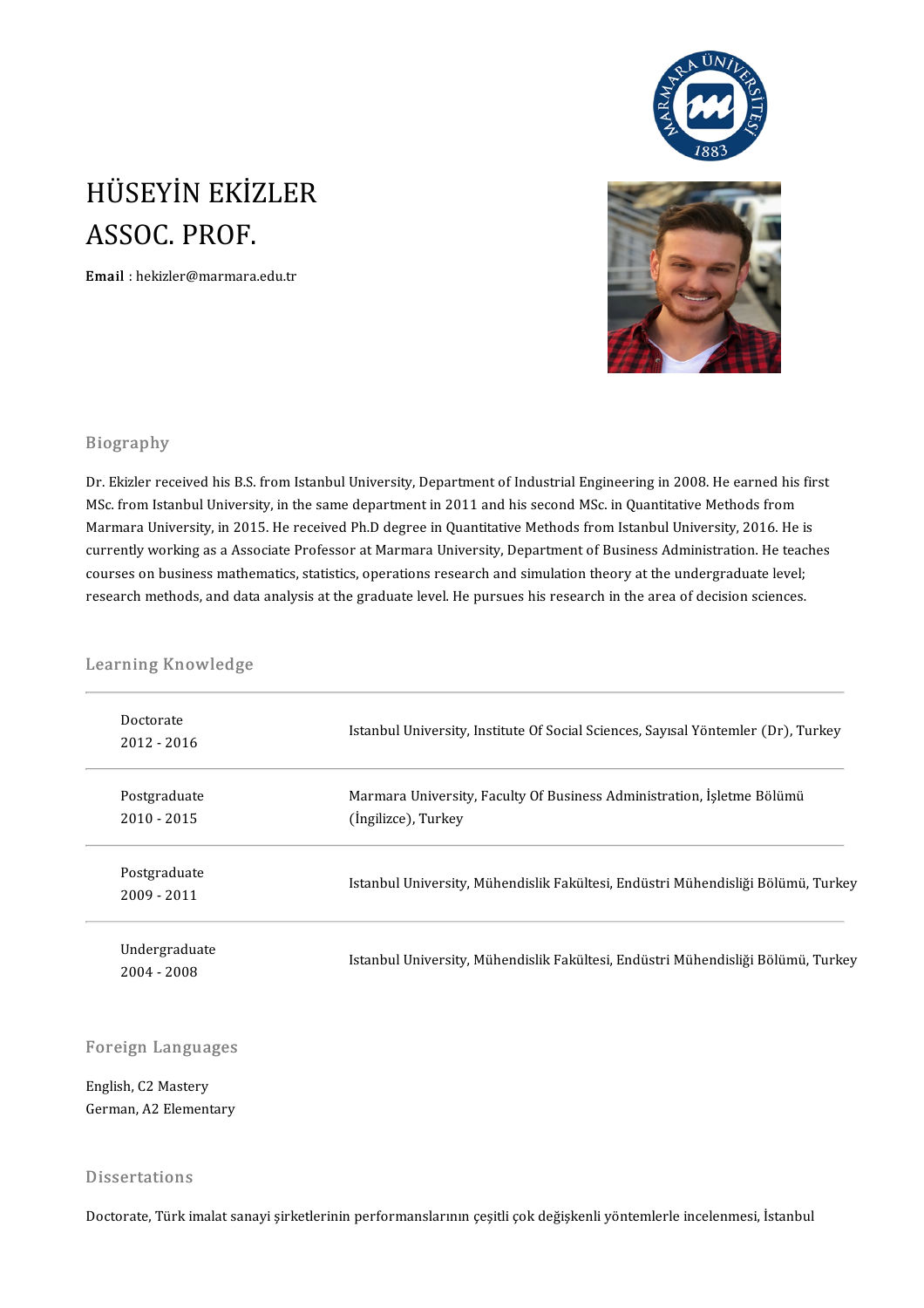Üniversitesi, Sosyal Bilimler Enstitüsü, Sayısal Yöntemler (Dr), 2016

Üniversitesi, Sosyal Bilimler Enstitüsü, Sayısal Yöntemler (Dr), 2016<br>Postgraduate, Statistical analysis of the effects of customer satisfaction on customer loyalty in Turkish GSM sector: A<br>Field study among the students o Üniversitesi, Sosyal Bilimler Enstitüsü, Sayısal Yöntemler (Dr), 2016<br>Postgraduate, Statistical analysis of the effects of customer satisfaction on customer loyalty in Turkish GSM sector: A<br>Field study among the students o Postgraduate, Statistical analysis of the effer<br>Field study among the students of Business<br>Fakültesi, İşletme Bölümü (İngilizce), 2015<br>Postgraduate, Area ratalama probleminin a Field study among the students of Business Administration Faculty of Marmara University, Marmara Üniversitesi, İşletme<br>Fakültesi, İşletme Bölümü (İngilizce), 2015<br>Postgraduate, Araç rotalama probleminin çözümünde karınca k

İstanbul Üniversitesi, Mühendislik Fakültesi, Endüstri Mühendisliği Bölümü, 2011

| Academic Titles / Tasks<br>Associate Professor<br>2021 Continues | Marmara University, Faculty Of Business Administration, Business Administration                       |  |
|------------------------------------------------------------------|-------------------------------------------------------------------------------------------------------|--|
| Assistant Professor<br>2018 - 2021                               | Marmara University, Faculty Of Business Administration, Business Administration                       |  |
| Assistant Professor<br>2017 - 2018                               | Marmara University, Faculty Of Business Administration, Business Administration                       |  |
| Lecturer PhD<br>2016 - 2017                                      | Marmara University, Faculty Of Business Administration, Business Administration<br>Lectured (English) |  |
| Research Assistant<br>2009 - 2016                                | Marmara University, Faculty Of Business Administration, Business Administration<br>Lectured (English) |  |

# istanbul Universitesi, Munendis<br>Academic Titles / Tasks

#### Supported Projects

- upported Projects<br>1. Sanje G., Ekizler H., Çarboğa O. S. , Project Supported by Higher Education Institutions, Brand Equity of Istanbul in<br>Repolsy Countries, 2020, 2021 sorted i rojects<br>Sanje G., Ekizler H., Çarboğa O. S.<br>Benelux Countries, 2020 - 2021<br>Ekizler H., Preject Supported by 2. Sanje G., Ekizler H., Çarboğa O. S. , Project Supported by Higher Education Institutions, Brand Equity of Istan<br>1. Benelux Countries, 2020 - 2021<br>2. Ekizler H., Project Supported by Higher Education Institutions, Sosyal
- Benelux Countries, 2020 2021<br>Ekizler H., Project Supported by Higher Education Institutions, Sosyal Med<br>Dönüşünün Gözlemlenmesi, Ölçümlenmesi ve Hesaplanması, 2018 2020<br>Akrün İ. Frlatt C. Akrün A.A., Demires Örkul B. F 3. Ekizler H., Project Supported by Higher Education Institutions, Sosyal Medya Pazarlamasında Yatırımın Geri<br>Dönüşünün Gözlemlenmesi, Ölçümlenmesi ve Hesaplanması, 2018 - 2020<br>Akgün İ., Erkut G., Akgün A. A. , Demireş Özk
- Dönüşünün Gözlemlenmesi, Ölçümlenmesi ve He<br>Akgün İ., Erkut G., Akgün A. A. , Demireş Özkul B.,<br>Eğilimlerinin Belirlenmesi (İSTKA), 2017 2017

#### Scholarships

Yurtiçi Doktora Bursu, TUBITAK, 2012 - 2016 Yurtiçi Yüksek Lisans Bursu, TUBITAK, 2010 - 2012

#### Jury Memberships

Jury Memberships<br>PhD Thesis Monitoring Committee Member, PhD Thesis Monitoring Committee Member, Altınbaş Üniversitesi, December,<br>2022 pary<br>PhD T<br>2022 PhD Thesis Monitoring Committee Member, PhD Thesis Monitoring C<br>2022<br>Post Graduate, Post Graduate, İstanbul Üniversitesi, June, 2022<br>Post Craduate, Post Craduate, İstanbul Üniversitesi, Desember, 2021 2022<br>Post Graduate, Post Graduate, İstanbul Okan Üniversitesi, June, 2022<br>Post Graduate, Post Graduate, İstanbul Üniversitesi, December, 2021<br>Post Graduate, Post Graduate, Veditare Üniversitesi, Lune, 2021

Post Graduate, Post Graduate, İstanbul Üniversitesi, December, 2021<br>Post Graduate, Post Graduate, Yeditepe Üniversitesi, June, 2021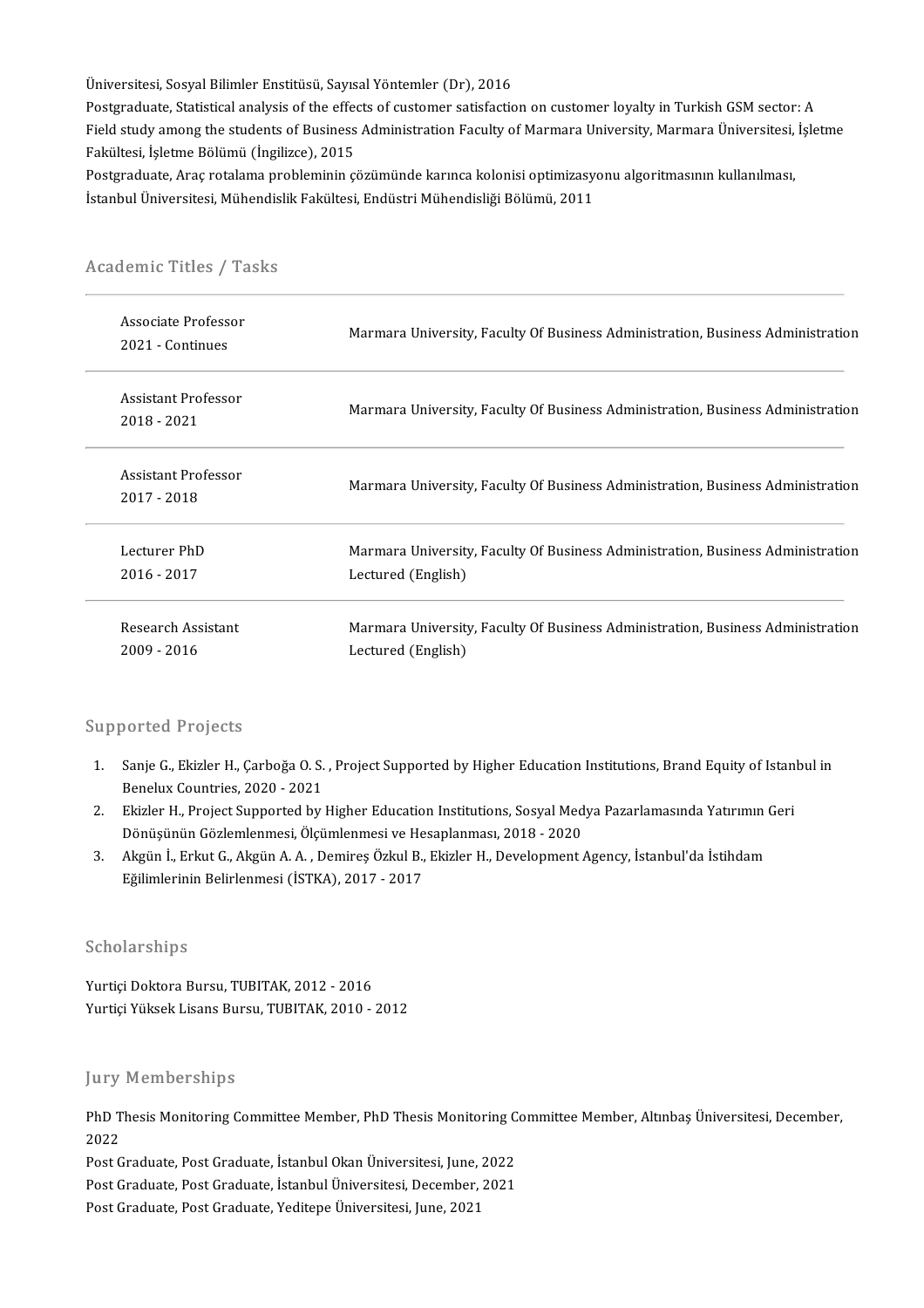Post Graduate, Post Graduate, Marmara Üniversitesi, February, 2021<br>Post Graduate, Post Graduate, Marmara Üniversitesi, February, 2021 Post Graduate, Post Graduate, Marmara Üniversitesi, February, 2021<br>Post Graduate, Post Graduate, İstanbul Bilgi Üniversitesi, January, 2021<br>Post Graduate, Post Graduate, İstanbul Bilgi Üniversitesi, January, 2021 Post Graduate, Post Graduate, Marmara Üniversitesi, February, 2021<br>Post Graduate, Post Graduate, İstanbul Bilgi Üniversitesi, January, 2021<br>Post Graduate, Post Graduate, İstanbul Bilgi Üniversitesi, January, 2021<br>Post Grad Post Graduate, Post Graduate, İstanbul Bilgi Üniversitesi, January, 2021<br>Post Graduate, Post Graduate, İstanbul Bilgi Üniversitesi, January, 2021<br>Post Graduate, Post Graduate, İstanbul Bilgi Üniversitesi, January, 2021<br>Pos Post Graduate, Post Graduate, İstanbul Bilgi Üniversitesi, January, 2021<br>Post Graduate, Post Graduate, İstanbul Bilgi Üniversitesi, January, 2021<br>Post Graduate, Post Graduate, İstanbul Bilgi Üniversitesi, January, 2021<br>Pos Post Graduate, Post Graduate, İstanbul Bilgi Üniversitesi, January, 20<br>Post Graduate, Post Graduate, İstanbul Bilgi Üniversitesi, January, 20<br>Post Graduate, Post Graduate, İstanbul Bilgi Üniversitesi, June, 2020<br>Post Cradu Post Graduate, Post Graduate, İstanbul Bilgi Üniversitesi, January, 2021<br>Post Graduate, Post Graduate, İstanbul Bilgi Üniversitesi, June, 2020<br>Post Graduate, Post Graduate, İstanbul Bilgi Üniversitesi, May, 2020<br>Post Gradu Post Graduate, Post Graduate, İstanbul Bilgi Üniversitesi, June, 2020<br>Post Graduate, Post Graduate, İstanbul Bilgi Üniversitesi, May, 2020<br>Post Graduate, Post Graduate, İstanbul Okan Üniversitesi, August, 20<br>Post Graduate, Post Graduate, Post Graduate, İstanbul Bilgi Üniversitesi, May, 2020 Post Graduate, Post Graduate, İstanbul Okan Üniversitesi, August, 20<br>Post Graduate, Post Graduate, Marmara Üniversitesi, July, 2019<br>Post Graduate, Post Graduate, İstanbul Bilgi Üniversitesi, June, 2019<br>Post Craduate, Post Post Graduate, Post Graduate, Marmara Üniversitesi, July, 2019<br>Post Graduate, Post Graduate, İstanbul Bilgi Üniversitesi, June, 20<br>Post Graduate, Post Graduate, Marmara Üniversitesi, June, 2019<br>Post Graduate, Post Graduate Post Graduate, Post Graduate, İstanbul Bilgi Üniversitesi, June, 20<br>Post Graduate, Post Graduate, Marmara Üniversitesi, June, 2019<br>Post Graduate, Post Graduate, Marmara Üniversitesi, May, 2019<br>Post Graduate, Post Graduate, Post Graduate, Post Graduate, Marmara Üniversitesi, June, 2019<br>Post Graduate, Post Graduate, Marmara Üniversitesi, May, 2019<br>Post Graduate, Post Graduate, İstanbul Bilgi Üniversitesi, December, 2018 Post Graduate, Post Graduate, Marmara Üniversitesi, May, 2019<br>Post Graduate, Post Graduate, İstanbul Bilgi Üniversitesi, December, 2018<br>Post Graduate, Post Graduate, İstanbul Bilgi Üniversitesi, December, 2018<br>Post Graduat Post Graduate, Post Graduate, İstanbul Bilgi Üniversitesi, December, 20<br>Post Graduate, Post Graduate, İstanbul Bilgi Üniversitesi, December, 20<br>Post Graduate, Post Graduate, Marmara Üniversitesi, September, 2018<br>Post Gradu Post Graduate, Post Graduate, İstanbul Bilgi Üniversitesi, December, .<br>Post Graduate, Post Graduate, Marmara Üniversitesi, September, 201<br>Post Graduate, Post Graduate, İstanbul Bilgi Üniversitesi, June, 2018 Post Graduate, Post Graduate, İstanbul Bilgi Üniversitesi, June, 2018<br>Articles Published in Other Journals

Inticles Published in Other Journals<br>1. The Influence of Psychological Capital on Burnout: Moderating Effect of Locus of Control<br>Rolalli M. Ekizler H The Influence of I<br>Bolelli M., Ekizler H.<br>Hluclarares: Vänetir The Influence of Psychological Capital on Burnout: Moderating Effect of Locus of Control<br>Bolelli M., Ekizler H.<br>Uluslararası Yönetim İktisat ve İşletme Dergisi, vol.18, no.3, 2022 (International Refereed University Journal

- Bolelli M., Ekizler H.<br>Uluslararası Yönetim İktisat ve İşletme Dergisi, vol.18, no.3, 2022 (International Refereed University Jour<br>2. Antecedents of tourist food consumption: food choice motives of foreign tourists in Turk Uluslararası Yönetim İktisat ve İşletme Dergisi<br>**Antecedents of tourist food consumptior**<br>Ekizler H., Öksüz M., Durmuş B., Shıpman Z. D.<br>Anatalia val <sup>32</sup>. na 2.2022 (Jaurnal Indoved i Antecedents of tourist food consumption: food<br>Ekizler H., Öksüz M., Durmuş B., Shıpman Z. D.<br>Anatolia, vol.33, no.2, 2022 (Journal Indexed in ESCI)<br>Analyzing Opline Shapping Behavior from the B
- Ekizler H., Öksüz M., Durmuş B., Shıpman Z. D.<br>Anatolia, vol.33, no.2, 2022 (Journal Indexed in ESCI)<br>3. Analyzing Online Shopping Behavior from the Perspective of Youtube: Do Vlog Content and Vlogger<br>Chanasteristics Me Anatolia, vol.33, no.2, 202<br>Analyzing Online Shop<br>Characteristics Matter<br>Telunay A. Ekizler H Analyzing Online SI<br>Characteristics Mat<br>Tolunay A., Ekizler H.<br>O<sup>DUS Hurolaranos: To</sup>

Characteristics Matter<br>Tolunay A., Ekizler H.<br>OPUS Uluslararası Toplum Araştırmaları Dergisi, vol.18, no.41, pp.3041-3065, 2021 (Other Refereed National Tolunay A<br>OPUS Ulus<br>Journals)<br>Effects e OPUS Uluslararası Toplum Araştırmaları Dergisi, vol.18, no.41, pp.3041-3065, 2021 (Other Refereed Nation<br>Journals)<br>4. Effects of Dark Triad on Transformational, Transactional and Laissez-Faire Leadership Styles<br>Ekizler H.

# Journals)<br>4. Effects of Dark Triad on Transformational, Transactional and Laissez-Faire Leadership Styles Ekizler H., Bolelli M.

OPUS Uluslararası Toplum Araştırmaları Dergisi, vol.16, no.32, pp.4621-4648, 2020 (Refereed Journals of Other<br>Institutions) 5. OPUS Uluslararası Toplum Araştırmaları Dergisi, vol.16, no.32, pp.4621-4648, 2020 (Reformitations)<br>5. The Effect of Religiosity on Organizational Commitment through Work Values<br>Ekizler H. Colifonous A

# Institutions)<br>The Effect of Religios<br>Ekizler H., Galifanova A.<br>Alphanumeris Journal v The Effect of Religiosity on Organizational Commitment through Work Values<br>Ekizler H., Galifanova A.<br>Alphanumeric Journal, vol.8, no.2, pp.181-200, 2020 (Refereed Journals of Other Institutions)<br>The Mederating Effect of De

Ekizler H., Galifanova A.<br>Alphanumeric Journal, vol.8, no.2, pp.181-200, 2020 (Refereed Journals of Other Institutions)<br>6. The Moderating Effect of Desire to Interact with Salesperson on the Consumer Confusion – Cognitive<br> Alphanumeric Journal, vol.8, no.2, pp.181-200, 2020 (Refereed )<br>The Moderating Effect of Desire to Interact with Salespe<br>Dissonance Relationship: A Case in Technology Markets<br>Fligler H The Mod<br>Dissonar<br>Ekizler H.<br>Journal of Dissonance Relationship: A Case in Technology Markets<br>Ekizler H.<br>Journal of Research in Business, vol.5, no.2, pp.127-146, 2020 (International Refereed University Journal)<br>The Effect of Montal Well Being on COVID 19 Belate

- Ekizler H.<br>Journal of Research in Business, vol.5, no.2, pp.127-146, 2020 (Internation:<br>7. The Effect of Mental Well-Being on COVID-19 Related Anxieties<br>Ekizler H. Journal of<br>The Effe<br>Ekizler H.<br>Journal of
	-

The Effect of Mental Well-Being on COVID-19 Related Anxieties<br>Ekizler H.<br>Journal of Current Researches on Business and Economics, vol.10, no.2, pp.173-186, 2020 (Refereed Journals of<br>Other Institutions) Ekizler H.<br>Journal of Current<br>Other Institutions)<br>Superior Pole of Superior Resourches on Business and Economics, vol.10, no.2, pp.173-186, 2020 (Refereed Other Institutions)<br>8. Superior Role of Human Resource Development Climate and Its Impact on Job Attitudes<br>8. Superior Role of Human R

# Other Institutions)<br>Superior Role of Hu<br>Barmaky A., Ekizler H.<br>Journal of Economics Barmaky A, Ekizler H.

Journal of Economics, Management and Trade, vol.26, no.8, pp.36-60, 2020 (Refereed Journals of Other<br>Institutions)

9. The Effects of Dark Triad (Machiavellianism, Narcissism, Psychopathy) on the Use of Power Sources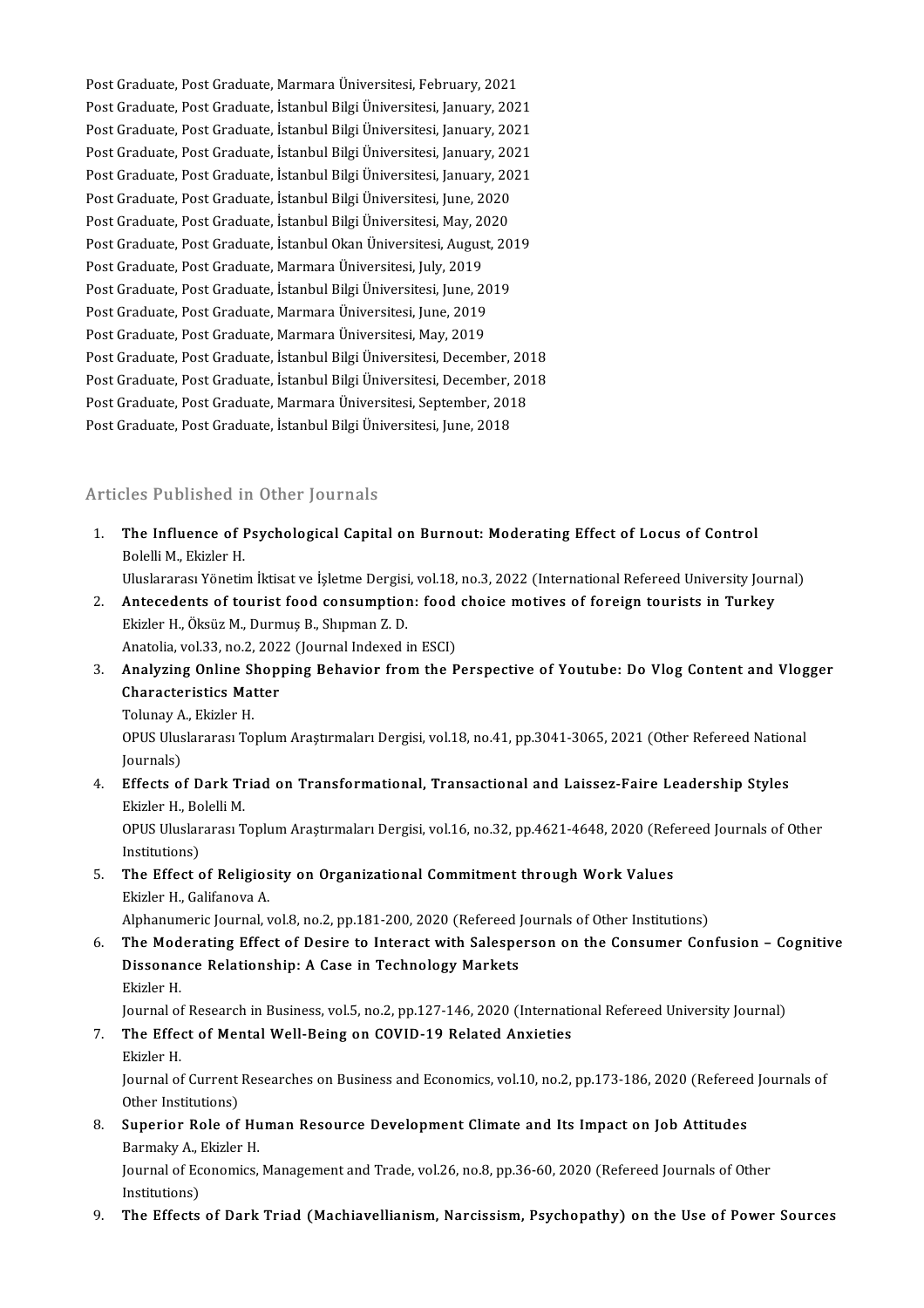Ekizler H., Bolelli M.<br>Ekizler H., Bolelli M.

İstanbul Ticaret Üniversitesi Sosyal Bilimler Dergisi, vol.19, no.37, pp.27-44, 2020 (International Refereed<br>University Journal) Ekizler H., Bolelli M.<br>İstanbul Ticaret Üni<br>University Journal)<br>Porformanae Evel Istanbul Ticaret Üniversitesi Sosyal Bilimler Dergisi, vol.19, no.37, pp.27-44, 2020 (International Refereed<br>University Journal)<br>10. Performance Evaluation of Woven, Clothing and Leather Industry Firms: VIKOR and TOPSIS Me

University<br>Perform:<br>Ekizler H.<br>Ömer Hali Performance Evaluation of Woven, Clothing and Leather Industry Firms: VIKOR and TOPSIS Methods<br>Ekizler H.<br>Ömer Halisdemir Üniversitesi İktisadi ve İdari Bilimler Fakültesi Dergisi, vol.13, no.1, pp.24-39, 2020 (Internation

Ekizler H.<br>Ömer Halisdemir Üniversitesi İktisadi ve İdari Bilimler Fakültesi Dergisi, vol.13, no.1, pp.24-39, 2020 (International Refereed University Journal)

11. How to Satisfy Mobile Application Users and Increase Their Brand Equity Perception?<br>Ekizler H. How to Satisfy Mobile Application Users and Increase Their Brand Equity Perception?<br>Ekizler H.<br>Marmara Üniversitesi İktisadi ve İdari Bilimler Dergisi, vol.41, no.1, pp.126-144, 2019 (International Refereed<br>University Jour

Ekizler H.<br>Marmara Üniversite<br>University Journal)<br>An Emnirical Ana Marmara Üniversitesi İktisadi ve İdari Bilimler Dergisi, vol.41, no.1, pp.126-144, 2019 (International Refereed<br>University Journal)<br>12. An Empirical Analysis on How Conservatism Influences Cost of Equity Capital: Evidence

University Journal)<br>**An Empirical Analysis on**<br>Öner M., Aybars A., Ekizler H.<br>Öneri Dergisi vel 12. ne 48. n An Empirical Analysis on How Conservatism Influences Cost of Equity Capital: E<br>Öner M., Aybars A., Ekizler H.<br>Öneri Dergisi, vol.12, no.48, pp.125-139, 2017 (International Refereed University Journal)<br>International Compora

Öner M., Aybars A., Ekizler H.<br>Öneri Dergisi, vol.12, no.48, pp.125-139, 2017 (International Refereed University Journal)<br>13. International Comparative Analysis of Quality of Life of Hemodialysis Patients<br>Nigel B. N., Guar Öneri Dergisi, vol.12, no.48, pp<br>International Comparative<br>Nişel R. N. , Çınar A., Ekizler H.<br>İltisedi ve İderi Bilimler Dergi 13. International Comparative Analysis of Quality of Life of Hemodialysis Patients<br>Nişel R. N. , Çınar A., Ekizler H.<br>İktisadi ve İdari Bilimler Dergisi, vol.38, no.1, pp.249-259, 2016 (International Refereed University Jo

### Books&Book Chapters

looks & Book Chapters<br>1. Performance Evaluation of Airline Companies from Consumers' Perspective: MCDM Approach<br>Cotinkaya S. Ekizler H re di Boon Ghapeer<br>Performance Evalua<br>Çetinkaya S., Ekizler H.<br>in: International Besse Performance Evaluation of Airline Companies from Consumers' Perspective: MCDM Approach<br>Çetinkaya S., Ekizler H.<br>in: International Research in Social, Human and Administrative Science IV, Mustafa Kara, Editor, Eğitim Yayıne

Cetinkaya S., Ekizler H.<br>in: International Resear<br>Konya, pp.43-68, 2022<br>Examination of Woll in: International Research in Social, Human and Administrative Science IV, Mustafa Kara, Editor, Eğitim Yayınevi,<br>2. Examination of Well-being in OECD European Countries in the Context of Gender Differences Using<br>Entropy a

Konya, pp.43-68, 2022<br>Examination of Well-being in<br>Entropy and MAUT Methods<br>Ekizler H. Bolelli M Examination of W<br>Entropy and MAU<br>Ekizler H., Bolelli M.<br>in: ADMINISTP ATIV E<mark>ntropy and MAUT Methods</mark><br>Ekizler H., Bolelli M.<br>in: ADMINISTRATIVE AND ECONOMICS SCIENCES: Theory, Current Researches and New Trends/2, Selim Demez,

Ekizler H., Bolelli M.<br>in: ADMINISTRATIVE AND ECONOMICS<br>Editor, IVPE, Cetinje, pp.349-365, 2020<br>The Mederating Bala of Salf Cantra

3. The Moderating Role of Self-Control in Dark Triad - Burnout Relationship<br>Bolelli M., Ekizler H. Editor, IVPE, Cetinje<br>The Moderating R<br>Bolelli M., Ekizler H.<br>in: Theory and Bess

The Moderating Role of Self-Control in Dark Triad - Burnout Relationship<br>Bolelli M., Ekizler H.<br>in: Theory and Research in Economics and Administrative Sciences Vol 2, Mustafa Mete, Editor, Gece Kitaplığı,<br>Ankare pp.EE.92, Bolelli M., Ekizler H.<br>in: Theory and Research<br>Ankara, pp.55-82, 2020<br>Evamining Business B in: Theory and Research in Economics and Administrative Sciences Vol 2, Mustaf<br>Ankara, pp.55-82, 2020<br>4. Examining Business Performance with Multivariate Statistical Methods<br>Elizler H

Ankara, p<br>**Examinir**<br>Ekizler H.<br>Cağlayan Examining Business Performa<br>Ekizler H.<br>Çağlayan Kitabevi, İstanbul, 2019<br>The Kev of Digital Era: Big Da Ekizler H.<br>Çağlayan Kitabevi, İstanbul, 2019<br>5. The Key of Digital Era: Big Data<br>Ekizler H.

Çağlayan Kitabevi, İstanbul, 2019

- -

The Key of Digital Era: Big Data<br>Ekizler H.<br>in: Business Applications in the Axis of Digital Transformation, Muazzez Babacan, Editor, Detay Yayıncılık, Ankara, Ekizler H.<br>in: Business App<br>pp.79-95, 2019<br>Operations Be in: Business Applications in the  $\mu$ <br>pp.79-95, 2019<br>6. **Operations Research with R** 

pp.79-95, 2019<br>**Operations Rese**<br>Çınar A., Ekizler H.<br>Çağlayan Kitabayi Çınar A., Ekizler H.<br>Çağlayan Kitabevi, İstanbul, 2018

Refereed Congress / SymposiumPublications in Proceedings

# Refereed Congress / Symposium Publications in Proceeding<br>1. The Effect of Mental Well-Being on COVID-19 Related Anxieties The Effect of Mental Well-Being on COVID-19 Related Anxieties<br>Ekizler H.

12th International Conference of Strategic Research on Scientific Studies and Education, İstanbul, Turkey, 10 - 13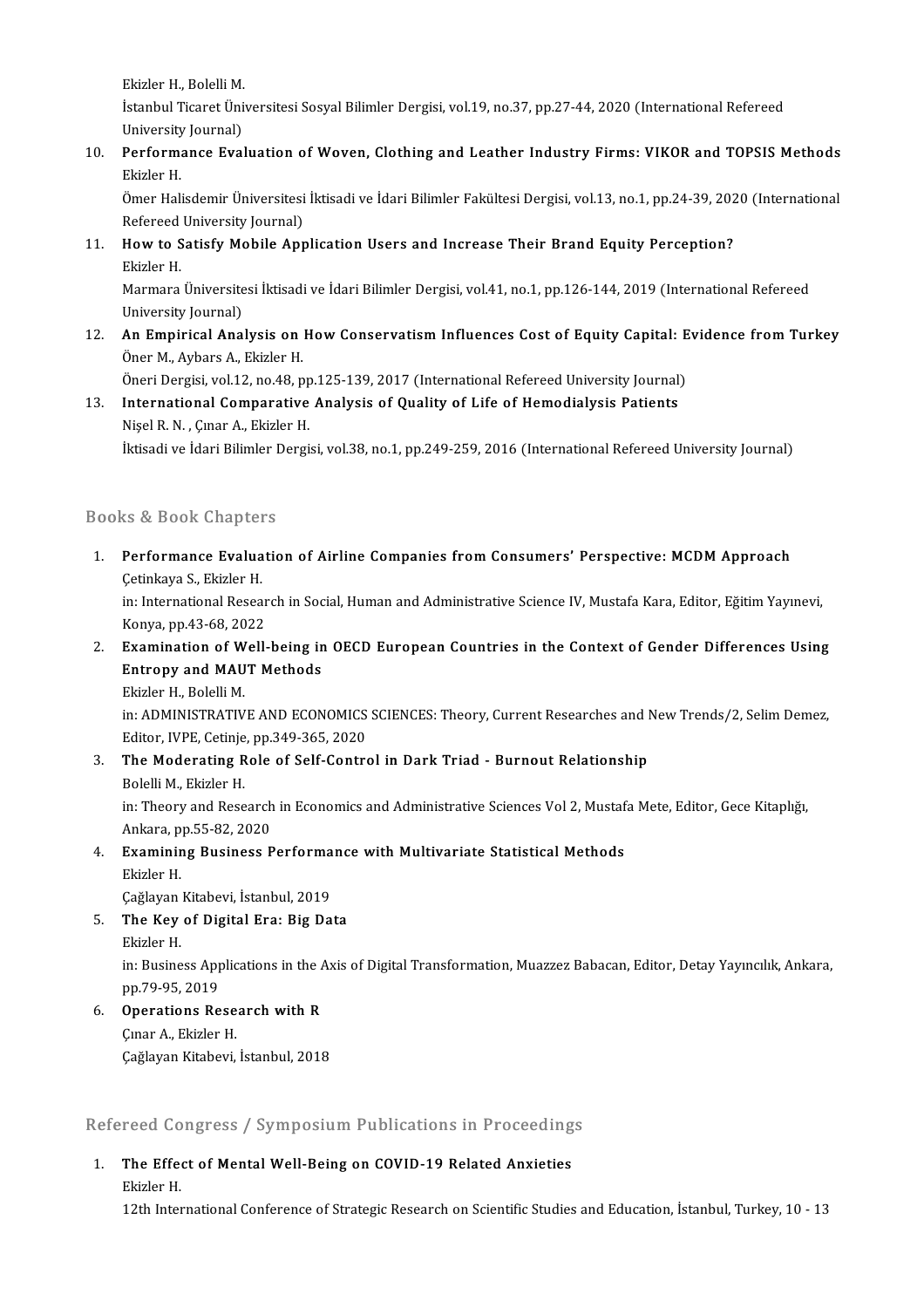December 2020, pp.433-444<br>The Bole of Bengeiued Biel

# December 2020, pp.433-444<br>2. The Role of Perceived Risk and Service Quality on Purchase Intention through Consumer Trust in E-<br>Commense December 2<br>The Role of<br>Commerce<br>Ekizlen H The Role<br>Commer<br>Ekizler H.<br>Internatio Commerce<br>Ekizler H.<br>International Congress of Management, Economy and Policy, 5 - 06 December 2020, pp.352-362<br>Multi Critoria Decision Making for Personnel Selection in Panking Sector with VIKOP

# Ekizler H.<br>International Congress of Management, Economy and Policy, 5 - 06 December 2020, pp.352-362<br>3. Multi-Criteria Decision Making for Personnel Selection in Banking Sector with VIKOR and TOPSIS<br>Methods Internatio<br><mark>Multi-Cri</mark><br>Methods<br><sup>Vicet A</sup> Multi-Criteria Decis<br>Methods<br>YÜCEL A., EKİZLER H.<br>24th EPES Conforence

Methods<br>YÜCEL A., EKİZLER H.<br>24th EBES Conference - Bangkok, 10 - 12 January 2018<br>Investigating Berformance of Manufasturing Indu

# YÜCEL A., EKİZLER H.<br>24th EBES Conference - Bangkok, 10 - 12 January 2018<br>4. Investigating Performance of Manufacturing Industry Firms Traded in BİST<br>EKİZLER H 24th EBES (<br>Investigati<br>EKİZLER H.<br>Istanbul Ein Investigating Performance of Manufacturing Industry Firms Traded in E<br>EKİZLER H.<br>Istanbul Finance Congress (IFC - 2017), İstanbul, Turkey, 2 - 03 November 2017<br>Türk Denizellik Sektöründe Deniz Pulut Sistemine Cesis Sünesin

EKİZLER H.<br>19. Istanbul Finance Congress (IFC - 2017), İstanbul, Turkey, 2 - 03 November 2017<br>5. Türk Denizcilik Sektöründe Deniz Bulut Sistemine Geçiş Sürecinin Değerlendirilmesi: GZFT Analizi<br>6. Gebesisğlu E. AKÇÜN İ. EK Istanbul Finance Congress (IFC - 2017), İstanbul, Turkey, 2 - 03 November 2017<br>Türk Denizcilik Sektöründe Deniz Bulut Sistemine Geçiş Sürecinin Değe<br>Cebecioğlu E., AKGÜN İ., EKİZLER H. Türk Denizcilik Sektöründe Deniz Bulut Sistemine Geçiş Sürecinin Değerlendirilmesi: GZFT<br>Cebecioğlu E., AKGÜN İ., EKİZLER H.<br>37. Yöneylem Araştırması ve Endüstri Mühendisliği Ulusal Kongresi, İstanbul, Turkey, 5 - 07 July

6. Cebecioğlu E., AKGÜN İ., EKİZLER H.<br>17. Yöneylem Araştırması ve Endüstri Mühendisliği Ulusal Kongresi, İstanbul, Turkey, 5 - 07 July 2017<br>6. Multi Criteria Decision Analysis of the Impact of Financial Crisis on Econ 37. Yöneylem Araştırması ve Endüstri Mühendisliği Ulusal Kongresi, İstanbul, Turkey, 5 - 07 July 2017<br>Multi Criteria Decision Analysis of the Impact of Financial Crisis on Economic Performanc<br>Countries<br>NISEL R. N., EKİZLER Multi Criteria Decisio<br>Countries<br>NİŞEL R.N., EKİZLER H.<br>22rd International Confe

23rd International Conferenceon Multiple Criteria Decision Making, Hamburg, Germany, 2 - 07 August 2015

## Academic and Administrative Experience

| demic and Administrative Experience |                                       |                                                                                    |  |  |
|-------------------------------------|---------------------------------------|------------------------------------------------------------------------------------|--|--|
|                                     | 2021 - Continues Program Koordinatörü | Marmara University, Faculty Of Business Administration, Business<br>Administration |  |  |
| 2018 - 2021                         | Fakülte Kurulu Üyesi                  | Marmara University, Faculty Of Business Administration, Business<br>Administration |  |  |
| 2018 - 2021                         | Fakülte Yönetim Kurulu<br>Üyesi       | Marmara University, Faculty Of Business Administration                             |  |  |

### Courses

Courses<br>Computer Applications in Operations Research, Undergraduate, 2016 - 2017, 2017 - 2018, 2018 - 2019, 2019 - 2020,<br>2020 - 2021, 2021, 2022 2021<br>2020 - 2021, 2021 - 2022<br>Marketing Besearch, Decta Computer Applications in Operations Researc<br>2020 - 2021, 2021 - 2022<br>Marketing Research, Doctorate, 2021 - 2022<br>Statistical Data Apalysis, Bestanduate, 2021

2020 - 2021, 2021 - 2022<br>Marketing Research, Doctorate, 2021 - 2022<br>Statistical Data Analysis, Postgraduate, 2021 - 2022<br>Statistics II Undergraduate, 2021 - 2022 Marketing Research, Doctorate, 2021 - 20<br>Statistical Data Analysis, Postgraduate, 20<br>Statistics II, Undergraduate, 2021 - 2022<br>Marketing Research, Restgraduate, 2021 Statistical Data Analysis, Postgraduate, 2021 - 20<br>Statistics II, Undergraduate, 2021 - 2022<br>Marketing Research, Postgraduate, 2021 - 2022<br>Pusiness Mathematics II, Undergraduate, 2019

Statistics II, Undergraduate, 2021 - 2022<br>Marketing Research, Postgraduate, 2021 - 2022<br>Business Mathematics II, Undergraduate, 2018 - 2019, 2019 - 2020, 2020 - 2021, 2021 - 2022 Marketing Research, Postgraduate, 2021 - 2022<br>Business Mathematics II, Undergraduate, 2018 - 2019, 201<br>Multicriteria Decision Making, Postgraduate, 2021 - 2022<br>Quantitative Besearsh, Restgraduate, 2019, 2019, 2019 Business Mathematics II, Undergraduate, 2018 - 2019, 2019 - 2020, 2020 - 2021, 2021 - 20<br>Multicriteria Decision Making, Postgraduate, 2021 - 2022<br>Quantitative Research, Postgraduate, 2018 - 2019, 2019 - 2020, 2020 - 2021,

Multicriteria Decision Making, Postgradu<br>Quantitative Research, Postgraduate, 201<br>Statistics I, Undergraduate, 2021 - 2022<br>Operations Research II, Undergraduate Quantitative Research, Postgraduate, 2018 - 2019, 2019 - 2020, 20<br>Statistics I, Undergraduate, 2021 - 2022<br>Operations Research II, Undergraduate, 2019 - 2020, 2020 - 2021<br>Simulation Theory, Undergraduate, 2016 - 2017, 2017

Statistics I, Undergraduate, 2021 - 2022<br>Operations Research II, Undergraduate, 2019 - 2020, 2020 - 2021<br>Simulation Theory, Undergraduate, 2016 - 2017, 2017 - 2018, 2018 - 2019, 2019 - 2020, 2020 - 2021 Operations Research II, Undergraduate, 2019 - 2020, 2020 - 2021<br>Simulation Theory, Undergraduate, 2016 - 2017, 2017 - 2018, 2018 - 2019, 2019 - 2020, 2020<br>Business Mathematics I, Undergraduate, 2018 - 2019, 2019 - 2020, 20

Simulation Theory, Undergraduate, 2016 - 2017, 2017 - 2018, 2018 - 2019<br>Business Mathematics I, Undergraduate, 2018 - 2019, 2019 - 2020, 2020 -<br>Araştırma Atölyesi, Postgraduate, 2018 - 2019, 2019 - 2020, 2020 - 2021<br>Busine Business Mathematics I, Undergraduate, 2018 - 201<br>Araștırma Atölyesi, Postgraduate, 2018 - 2019, 201<br>Business Data Analysis, Postgraduate, 2020 - 2021<br>Operations Besearch Applications, Bestgraduate, 20 Araștirma Atölyesi, Postgraduate, 2018 - 2019, 2019 - 2020, 2020 - 2021<br>Business Data Analysis, Postgraduate, 2020 - 2021<br>Operations Research Applications, Postgraduate, 2020 - 2021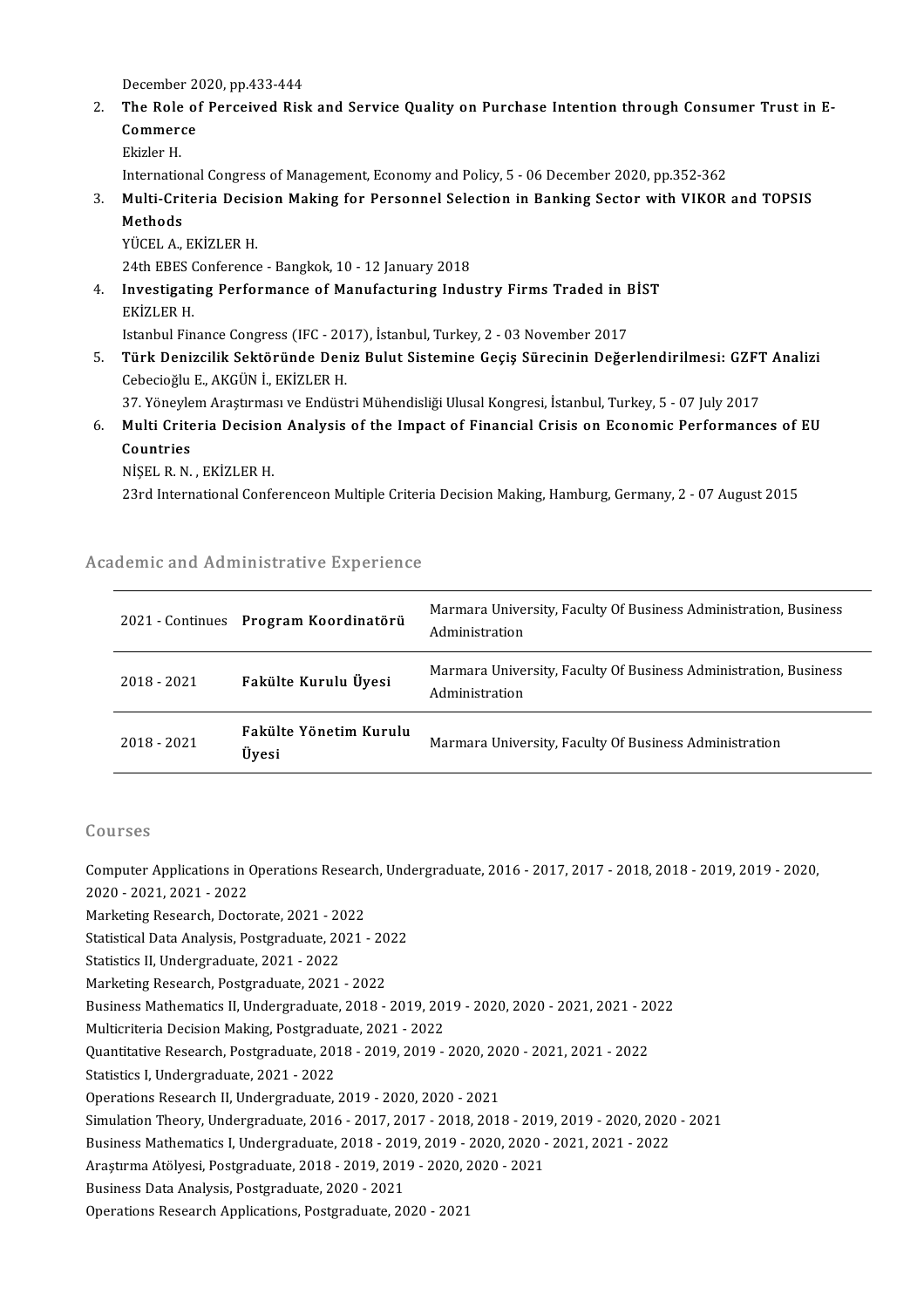Operation Research I, Undergraduate, 2019 - 2020, 2020 - 2021<br>Production Planning and Control, Undergraduate, 2020 - 2021 Operation Research I, Undergraduate, 2019 - 2020, 2020 - 2021<br>Production Planning and Control, Undergraduate, 2020 - 2021<br>Statistical Analysis & Desision Making, Restareduate, 2019, 203 Operation Research I, Undergraduate, 2019 - 2020, 2020 - 2021<br>Production Planning and Control, Undergraduate, 2020 - 2021<br>Statistical Analysis & Decision Making, Postgraduate, 2019 - 2020<br>Pararlama Anatumplanuda Vari Anali Production Planning and Control, Undergraduate, 2020 - 2021<br>Statistical Analysis & Decision Making, Postgraduate, 2019 - 2020<br>Pazarlama Araştırmalarında Veri Analizi, Postgraduate, 2018 - 2019, 2019 - 2020<br>Agadamia Bassare Statistical Analysis & Decision Making, Postgraduate, 2019 - 2020<br>Pazarlama Araştırmalarında Veri Analizi, Postgraduate, 2018 - 2019, 2019 - 2020<br>Academic Research Methods and Ethics, Postgraduate, 2018 - 2019, 2019 - 2020 Pazarlama Araştırmalarında Veri Analizi, Postgraduate, 2018 - 2019, 2019 - 2<br>Academic Research Methods and Ethics, Postgraduate, 2018 - 2019, 2019 - 20<br>Academic Research Methods and Business Ethics, Postgraduate, 2018 - 20 Academic Research Methods and Ethics, Postgraduate, 2018 - 2019, 2019 - 2020<br>Academic Research Methods and Business Ethics, Postgraduate, 2018 - 2019<br>Operations Management, Postgraduate, 2017 - 2018, 2018 - 2019<br>Uygulamalı Academic Research Methods and Business Ethics, Postgraduate, 2018 - 2019<br>Operations Management, Postgraduate, 2017 - 2018, 2018 - 2019<br>Uygulamalı Pazarlama Araştırmaları I, Postgraduate, 2018 - 2019<br>Statistics, Undergradua Operations Management, Postgraduate, 2017 - 2018, 2018 - 2019

### Advising Theses

Advising Theses<br>Ekizler H., Blockchain, Non-Fungible Tokens, Web3, Metaverse: Opportunities for Brands, Postgraduate,<br>E Kiksselar(Student), 2022 F.<br>Ekizler H., Blockchain, Non-F.<br>F.Kılıçaslan(Student), 2022<br>Ekizler H., A Bessareb unan F.Kiliçaslan(Student), 2022<br>Ekizler H., A Research upon the Satisfaction of Sharing Economy Business Model Users with AirBnb Example,

Postgraduate,E.ÖZGÜN(Student),2020

Ekizler H., A Research upon the Satisfaction of Sharing Economy Business Model Users with AirBnb Example,<br>Postgraduate, E.ÖZGÜN(Student), 2020<br>Ekizler H., THE EFFECT OF RELIGIOSITY ON ORGANIZATIONAL COMMITMENT THROUGH WORK Postgraduate, E.ÖZGÜN(Student), 2020<br>Ekizler H., THE EFFECT OF RELIGIOSITY ON ORGANIZATIONAL COMM<br>TURKISH COMPANIES, Postgraduate, A.GALİFANOVA(Student), 2019<br>Ekizler H., REREOPMANCE EVALUATION OF AIRLINE COMPANIES ERG Ekizler H., THE EFFECT OF RELIGIOSITY ON ORGANIZATIONAL COMMITMENT THROUGH WORK VALUES: A CASE IN<br>TURKISH COMPANIES, Postgraduate, A.GALİFANOVA(Student), 2019<br>Ekizler H., PERFORMANCE EVALUATION OF AIRLINE COMPANIES FROM CO

TURKISH COMPANIES, Postgraduate, A.GALİFANOVA(Student), 2019<br>Ekizler H., PERFORMANCE EVALUATION OF AIRLINE COMPANIES FROM CONSUMERS' PERSPECTIVE BAS<br>AND VIKOR METHODS, Postgraduate, S.ÇETİNKAYA(Student), 2019<br>Ekizler H., I Ekizler H., PERFORMANCE EVALUATION OF AIRLINE COMPANIES FROM CONSUMERS' PERSPECTIVE BAS<br>AND VIKOR METHODS, Postgraduate, S.ÇETİNKAYA(Student), 2019<br>Ekizler H., Identifying the impact of human resource development climate o

AND VIKOR METHODS, Postgraduate, S.ÇETİNKAYA(Student), 2019<br>Ekizler H., Identifying the impact of human resource development cl<br>A.Barmaky(Student), 2019

## AdvisingGraduates (Non-Thesis)

Advising Graduates (Non-Thesis)<br>Ekizler H., The Effect of Distruptive Technologies on Garment Online Shopping, Masters (Non-Thesis),<br>M.Yasser(Student), 2022 May 1911 of adduces<br>Ekizler H., The Effect of Di<br>M.Yasser(Student), 2022<br>Ekizler H., CPM in Benkins Ekizler H., The Effect of Distruptive Technologies on Garment Online Shopping, Masters (Non-Thesis),<br>M.Yasser(Student), 2022<br>Ekizler H., CRM in Banking: Comparison of the Satisfaction of Foreign & Turkish Customers in Turk

M.Yasser(Student), 2022<br>Ekizler H., CRM in Banking: Comparison of the Satisfaction of Foreign & Turkish Customers in Turkey, Masters (Non-<br>Thesis), W.Benjemaa(Student), 2021 Ekizler H., CRM in Banking: Comparison of the Satisfaction of Foreign & Turkish Customers in Turkey, Masters (Non-<br>Thesis), W.Benjemaa(Student), 2021<br>Ekizler H., Emergence of E-Commerce and Digitalization amid the Pandemic

Thesis), W.Benjemaa(Student), 2021<br>Ekizler H., Emergence of E-Commerce and Digitali<br>Masters (Non-Thesis), O.Zouitne(Student), 2021<br>Ekizler H., International Student Mobility, A Gese i Ekizler H., Emergence of E-Commerce and Digitalization amid the Pandemic of COVID-19: The Triggers an<br>Masters (Non-Thesis), O.Zouitne(Student), 2021<br>Ekizler H., International Student Mobility: A Case in Turkey, Masters (No

Masters (Non-Thesis), O.Zouitne(Student), 2021<br>Ekizler H., International Student Mobility: A Case in Turkey, Masters (Non-Thesis), O.Ben(Student), 2021<br>Ekizler H., Oil Price Fluctuations in Times of Financial and Geopoliti Ekizler H., International Student<br>Ekizler H., Oil Price Fluctuations<br>Thesis), S.Sadık(Student), 2021<br>Ekizler H. Automated Solution f Ekizler H., Oil Price Fluctuations in Times of Financial and Geopolitical Uncertainty: A Predictive Study, Masters (Non-Thesis), S.Sadık(Student), 2021<br>Ekizler H., Automated Solution for Sorting (Distribution Center), Mast

## Scientific Refereeing

AURUM Sosyal Bilimler Dergisi, Other Indexed Journal, June 2022 Journal of Transportation and Logistics, Other Indexed Journal, September 2020 Alphanumeric Journal, Other Indexed Journal, May 2020 Uluslararası Yönetim İktisat ve İsletme Dergisi, Other Indexed Journal, January 2020 Alphanumeric Journal, Other Indexed Journal, May 2020<br>Uluslararası Yönetim İktisat ve İşletme Dergisi, Other Indexed Journal, January 2020<br>Marmara Üniversitesi İktisadi ve İdari Bilimler Dergisi, Other Indexed Journal, Jan Uluslararası Yönetim İktisat ve İşletme Dergisi, Other Indexed Journa<br>Marmara Üniversitesi İktisadi ve İdari Bilimler Dergisi, Other Indexed<br>Gazi Mühendislik Bilimleri Dergisi, Other Indexed Journal, May 2019<br>OPUS Uluslara Marmara Üniversitesi İktisadi ve İdari Bilimler Dergisi, Other Indexed Journal, Janua<br>Gazi Mühendislik Bilimleri Dergisi, Other Indexed Journal, May 2019<br>OPUS-Uluslararası Toplum Araştırmaları Dergisi, Other Indexed Journa Gazi Mühendislik Bilimleri Dergisi, Other Indexed Journal, May 2019<br>OPUS-Uluslararası Toplum Araştırmaları Dergisi, Other Indexed Jour<br>Journal of Research in Business, Other Indexed Journal, March 2019